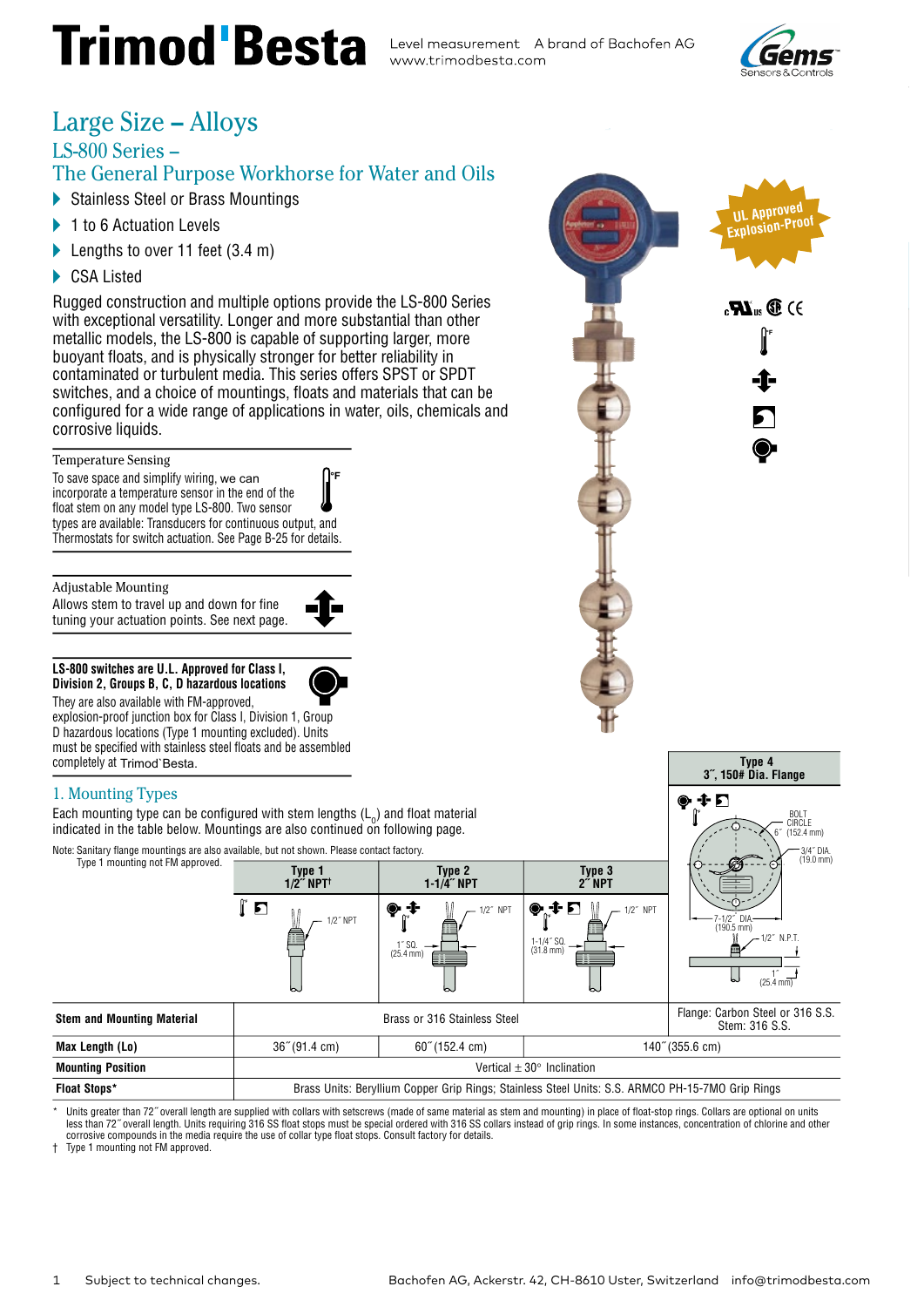## Trimod Besta Level measurement Abrand of Bachofen AG



#### **I.S-800 Series - Continued**

#### 1. Mounting Types - continued

| Type 5 External Mounting<br>units are ideal for tanks<br>with limited access to tops<br>or bottoms.                                                      | Type 5<br><b>External Mount, Multi-Station</b><br>0-RING -<br>$1/2$ " FNPT<br>2-1/4"-12 UNF-2A<br>$2 - 5/8$          |                       |  |  |  |  |  |  |  |
|----------------------------------------------------------------------------------------------------------------------------------------------------------|----------------------------------------------------------------------------------------------------------------------|-----------------------|--|--|--|--|--|--|--|
| $THR'D -$<br>(66.7mm)<br>DIA, REF.<br>$1 - 3/4$ "<br>ہا<br>"1/16≖<br>(44.5mm)<br>UNIT LENGTH<br>$L_0 + 2^{n}$<br>$2^{r}$ (50.8mm)<br>3/4" NPT PORTS (2X) |                                                                                                                      |                       |  |  |  |  |  |  |  |
| <b>Housing Material</b>                                                                                                                                  | <b>Brass</b>                                                                                                         | 316 Stainless Steel   |  |  |  |  |  |  |  |
| <b>Stem and Mounting</b>                                                                                                                                 | <b>Brass</b>                                                                                                         | 316 Stainless Steel   |  |  |  |  |  |  |  |
| <b>Port Sizes</b>                                                                                                                                        | 3/4" NPT                                                                                                             |                       |  |  |  |  |  |  |  |
| Max. Length (Lo)                                                                                                                                         | 120" (305 cm)                                                                                                        |                       |  |  |  |  |  |  |  |
| <b>Float Stops*</b>                                                                                                                                      | Beryllium Copper                                                                                                     | S.S. ARMCO PH-15-7 MO |  |  |  |  |  |  |  |
|                                                                                                                                                          | * The the concept of the a 70" concell has also according to the selling with extrements faced and come metabolished |                       |  |  |  |  |  |  |  |

Units greater than 72" overall length are supplied with collars with setscrews (made of same mater stem and mounting) in place of float-stop rings. Collars are optional on units less than 72" overall length.<br>Units requiring 316 SS float stops must be special ordered with 316 SS collars instead of grip rings. In some instances, concentration of chlorine and other corrosive compounds in the media require the use of collar type float stops. Consult factory for details.

#### 2. Float Types

A single float type is selected for use at all actuation points. Be sure, by reviewing the table below, that the desired float is compatible with the Mounting Type selected in Step 1.

| LS-800-A Series            |  |
|----------------------------|--|
| <b>Adjustable Mounting</b> |  |

#### **Available for LS-800 Series** Mounting Types 2, 3 and 4.

Special cinch-nut on mounting allows stem to travel up or down for fine tuning the actuation points. The extent of adjustment depends on unit length and distance from mounting to highest float stop. When ordering, specify "LS-800-A" as Series Type. Note: Maximum overall length is limited to 72" with this option.



#### **Intrinsically-Safe Relays**

Using our SAFE-PAK® relays and barriers, these switches provide automatic refills/pumpdown and are intrinsically-safe without explosionproof housing and piping.



**See Section L** 

**Float Part Number** 

| <b>Float Material</b>                      |                                                                                                                         | <b>Buna N</b>                                                                             |                                                                                  | <b>316 Stainless Steel</b>                                                                                      |                                                                               |                                                   |  |
|--------------------------------------------|-------------------------------------------------------------------------------------------------------------------------|-------------------------------------------------------------------------------------------|----------------------------------------------------------------------------------|-----------------------------------------------------------------------------------------------------------------|-------------------------------------------------------------------------------|---------------------------------------------------|--|
| <b>Compatible</b><br><b>Mounting Types</b> | 2                                                                                                                       | 1, 3, 4, 5                                                                                | 3, 4, 5<br>(Units $>72^{\circ}$ )                                                | 1, 3, 4, 5<br>(Units $\leq 72$ ")                                                                               | 3, 4, 5<br>(Units $>72^{\circ}$ )                                             | 1, 3, 4                                           |  |
| Float<br><b>Dimensions</b>                 | ∼<br>$1 - 3/4$<br>$(44.5 \, \text{mm})$<br>प्राप्त<br>$1 - 1/4^{\sim}$ $\rightarrow$<br>÷<br>DIA<br>$(31.8 \text{ mm})$ | ∼<br>$1 - 13/16$<br>$(46.0 \text{ mm})$<br>무무<br>$-7/8$<br>÷<br><b>DIA</b><br>$(47.6$ mm) | $1 - 13/16$<br>$(46.0 \text{ mm})$<br>ΨФ<br>$1 - 7/8$<br>÷<br>DIA<br>$(47.6$ mm) | $\frac{2^r}{(50.8 \text{ mm})}$<br>$2 - 3/32$<br>$(53.3 \text{ mm})$<br>面面<br>$2 - 1/16$<br>$(52.4 \text{ mm})$ | $2 - 11/16"$<br>$(68.3 \text{ mm})$<br>E<br>$2 - 1/16$<br>$(52.4 \text{ mm})$ | 1.36''<br>(34.6mm)<br>1.63" MAX. DIA.<br>(41.4mm) |  |
| <b>Part Number</b>                         | 26032                                                                                                                   | 10558                                                                                     | 24864                                                                            | 14569                                                                                                           | 15666                                                                         | 138935                                            |  |
| <b>Operating</b><br><b>Temperature</b>     | Water: to 180°F (82°C)<br>Oil: -40°F to +230°F (-40°C to +110°C)                                                        |                                                                                           |                                                                                  | -40°F to +300°F<br>(-40°C to +149°C)                                                                            |                                                                               |                                                   |  |
| Min. Media<br><b>Specific Gravity</b>      | 0.75                                                                                                                    | 0.55                                                                                      | 0.55                                                                             | 0.75                                                                                                            | 0.75                                                                          | 0.80                                              |  |

### Pressure Ratings Chart (PSI, Max.)

|                      |         |              | 26032             | 10558 | 24864 | 14569 | 15666 | 138935 |
|----------------------|---------|--------------|-------------------|-------|-------|-------|-------|--------|
| <b>Mounting Type</b> | 1, 2, 3 |              | 150               |       |       | 750   | 300   | 180    |
|                      |         |              | 150               |       |       |       |       | 180    |
|                      |         | <b>Brass</b> | 100 @ 70°F (21°C) |       |       |       |       |        |
|                      |         | 316 S.S.     |                   | 150   |       | 750   | 300   | 120    |

Review the Compatible Mounting Type row in the "Float Types" table above this matrix for produceable mounting/float combinations.

Not all combinations implied by this Pressure Rating Chart are possible or recommended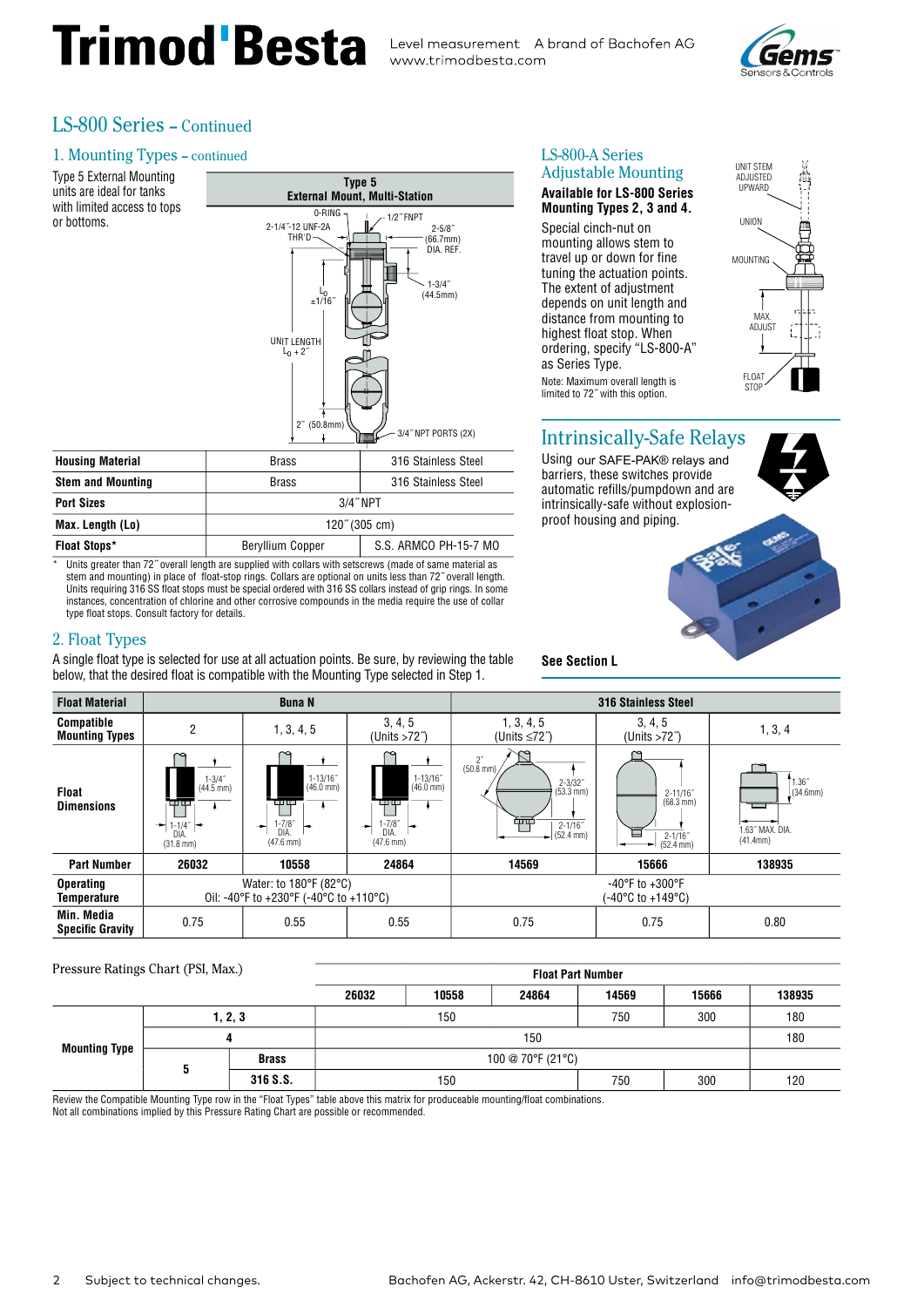### **Trimod Besta** Level measurement A brand of Bachofen AG

www.trimodbesta.com



#### 3. Electrical Specifications

**Switch (N.O. or N.C.): SPST: 20 VA or 100 VA SPDT: 20 VA** 

- Lead Wires: #18 AWG, 24"L., Polymeric (except as noted in Wiring Color Code chart at right).
- **Approvals: LS-800 Series switches are** U.L. Recognized - File No. E45168; CSA Listed - File No. 30200

**Typical Wiring Diagrams** 

For clarity, only two actuation levels are shown in each group diagram.



#### **Wiring Color Code**

Tinted area designates U.L. Recognized wiring configurations.

| <b>SPST Switches</b> |              |                 |              | <b>SPDT Switches 20 VA</b> |                  |                 |        |            |
|----------------------|--------------|-----------------|--------------|----------------------------|------------------|-----------------|--------|------------|
| Wiring               | Group I      | <b>Group II</b> |              |                            | <b>Group III</b> | <b>Group IV</b> |        |            |
| Com.<br>Wire         | <b>Black</b> | None            |              | <b>Black</b>               |                  | None            |        |            |
|                      | NO/NC        | SW.<br>Com.     | NO/NC        | NO.                        | <b>NC</b>        | SW.<br>Com.     | NO.    | <b>NC</b>  |
| L1                   | Red          | Red             | Red          | Red                        | Wh/Red           | Red             | Wh/Red | Wh/Blk/Red |
| L2                   | Yellow       | Yellow          | Yellow       | Yellow                     | Wh/Yel           | Yellow          | Wh/Yel | Wh/Blk/Yel |
| L3                   | <b>Blue</b>  | <b>Blue</b>     | <b>Blue</b>  | Blue                       | Wh/Blue          | Blue            | Wh/Blu | Wh/Blk/Blu |
| L4                   | <b>Brown</b> | <b>Brown</b>    | <b>Brown</b> | Brown                      | Wh/Brn           | <b>Brown</b>    | Wh/Brn | Wh/Blk/Brn |
| L5                   | Orange       | Orange          | Orange       | Orange                     | Wh/Orn           | Orange          | Wh/Orn | Wh/Blk/Orn |
| L6                   | Gray         | Gray            | Gray         | Gray                       | Wh/Gra           | Gray            | Wh/Gra | Wh/Blk/Gra |

Notes: 1. Non-U.L. Recognized units (white areas) use #22 AWG, 24" L., PTFE Lead wires.<br>2. Units with 100 VA switches are not U.L. Recognized or CSA Listed.<br>3. See "Electrical Data" on Page X-5 for more information.

#### **4. Actuation Level Dimensions**



Actuation level distances and L<sub>o</sub> (overall unit length)

are measured from inner surfaces of mounting plug or flange. Length Overall  $L_0 = L_1 +$  Dimension B.

See Mounting Types for Maximum Length values.

Switch actuation levels are determined following the quidelines below.

All units 72" or less  $L_0$  with Stainless Steel or Buna N floats. Also any unit over 72"  $L_0$ with Buna N floats:

 $A = 1-1/2$ " (38.1 mm) minimum distance to highest level (2", Type 5 only).

 $B = 2$ " (50.8 mm) minimum distance from end of unit to lowest level.

 $C = 3$ " (76.2 mm) minimum distance between levels.

 $D = 1/4$ " (6.3 mm) minimum distance between actuation levels (Note: One float for two levels can be used only when low level is N.C. dry and high level is N.O. dry).

Types 1, 3, 4, and 5 units with stainless steel float, Part Number 15666:

- $A = 1-5/8$ " (41.3 mm) minimum distance to highest level (2", Type 5 only).
- $B = 2-1/2$ " (63.5 mm) minimum distance from end of unit to lowest level.
- $C = 4$ " (101.6 mm) minimum distance between level.

 $D = 1/4$ " (6.3 mm) minimum distance between actuation levels (Note: One float for two levels can be used only when low level is N.C. dry and high level is N.O. dry). Notes<sup>-</sup>

1. A, B and C dimensions based on a liquid specific gravity of 1.0.

- 2. One float for two levels can be used only when 20VA switch is used. 3. Actuation levels are calibrated on descending fluid level, with water as the calibrating fluid,
- unless otherwise specified.
- 4. Tolerance on actuation levels is  $\pm 1/8$ " (3.2 mm).
- 5. TH (Temperature option) makes "B" dimension a minimum of 2.75" (69.8 mm).